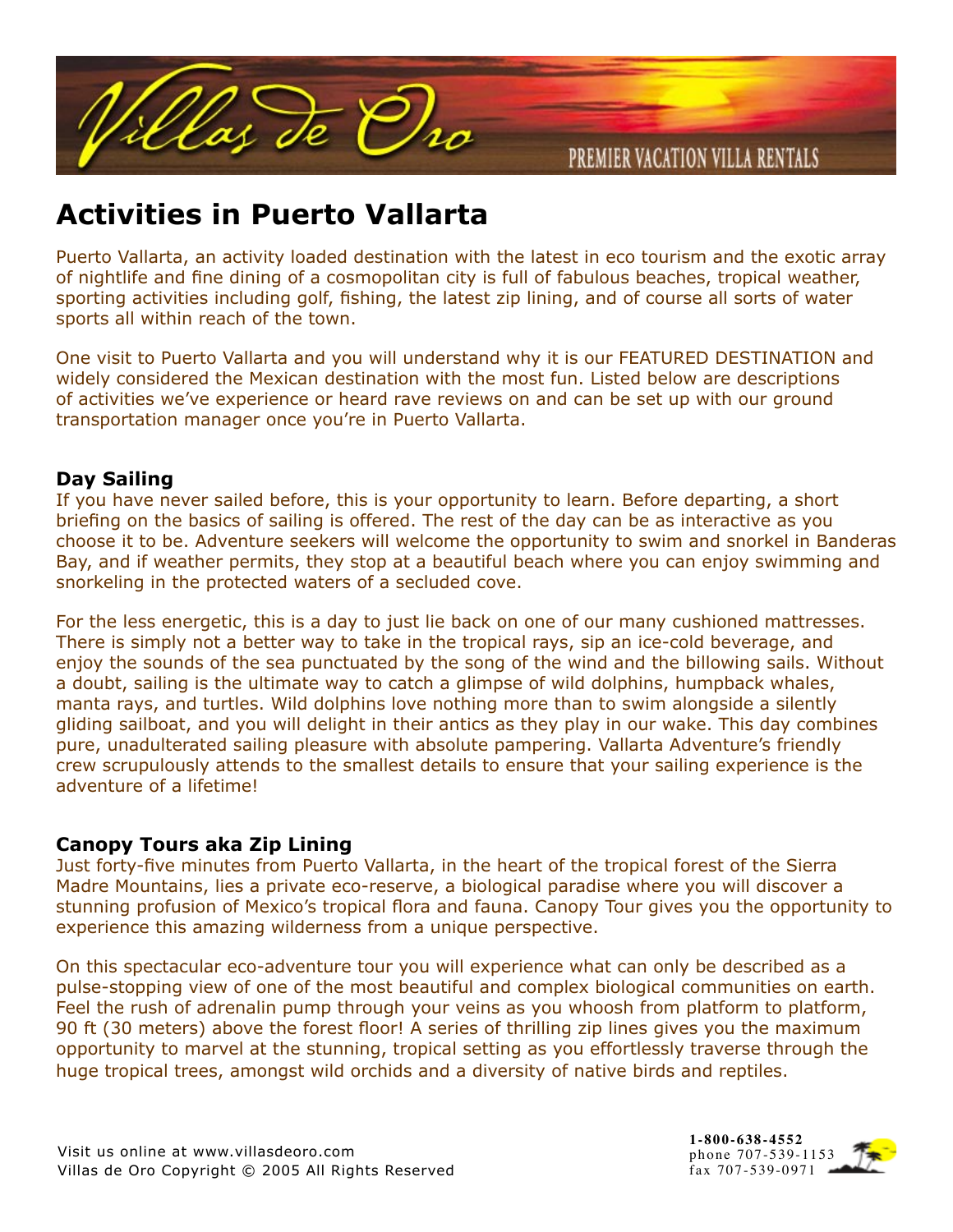

Canopy Tour was designed and built by "The Original Canopy Tour" of Costa Rica, who has the best safety record in the industry. All of our guides have been extensively trained and we insist on having only the best equipment with not one, but two safety ropes for your added security. Participants are under the constant care and supervision of highly qualified personal who have received over 200 hours of formal training in Canopy Tour operations and safety techniques, and we use only top-quality equipment that is regularly and rigorously inspected and maintained. Our knowledgeable guides will assist you every step of the way - from the time you leave the ground, until you rappel back down to the forest floor. There has never been a more exciting way to explore the depths of the tropical rainforest!

For thrill-seekers and nature lovers alike, this amazing adventure travel experience is ne of the most popular ecological jungle tours in Puerto Vallarta - so book your Canopy Tour now! Roundtrip ground transportation is included in the price of your Canopy Adventure.!

### **Rhythms of the Night**

Rhythms of the Night is an amazing journey that will transport you to a spiritual land that time forgot. A scenic sunset cruise across Banderas Bay takes you to the isolated cove of Las Caletas, where flickering torches, gently lapping seas and swaying palms set the mood for a mesmerizing performance deep within the tropical forest that will captivate your heart and leave you breathless.

Only accessible by sea, Las Caletas is a tropical beach hideaway that by night is transformed into a magical paradise - and the perfect setting for our exclusive evening excursion, Rhythms of the Night. The adventure begins with a breathtaking cruise across Banderas Bay. As the sun sinks into the Pacific Ocean and darkness descends, you will enjoy a privileged view of the scattered lights that glitter along Puerto Vallarta's coastline. The lights fade into darkness, and your voyage continues under the star-studded sky - until a flicker of torches guide us to the secluded haven of Las Caletas.

Upon arrival, you will feel like you have taken a step back to a time of pagan mysticism and legend. Soothing music mingles with the song of the jungle as you follow a torch lit path that leads you past live portrayals of forgotten rituals and customs. The enticing aroma of grilled steak, chicken and fish lure you towards secluded beach side tables bathed in the soft glow of candles where you can enjoy your fill accompanied by freshly prepared vegetables, salads and handmade tortillas. You will savor every moment of this unique dining experience as the ocean laps at your feet, palms sway overhead, and your waiter silently caters to your every whim. Lingering over coffee and dessert, the pulsing beat of native drums summon you to our outdoor amphitheater. Here, hidden at the edge of the tropical jungle a torch lit pyramid sets the mood for a hypnotic performance that will keep you spellbound.

The stories of an ancient civilization are revealed through music and modern dance as one of Mexico's most innovative contemporary dance troupes take you on a magical and mystical